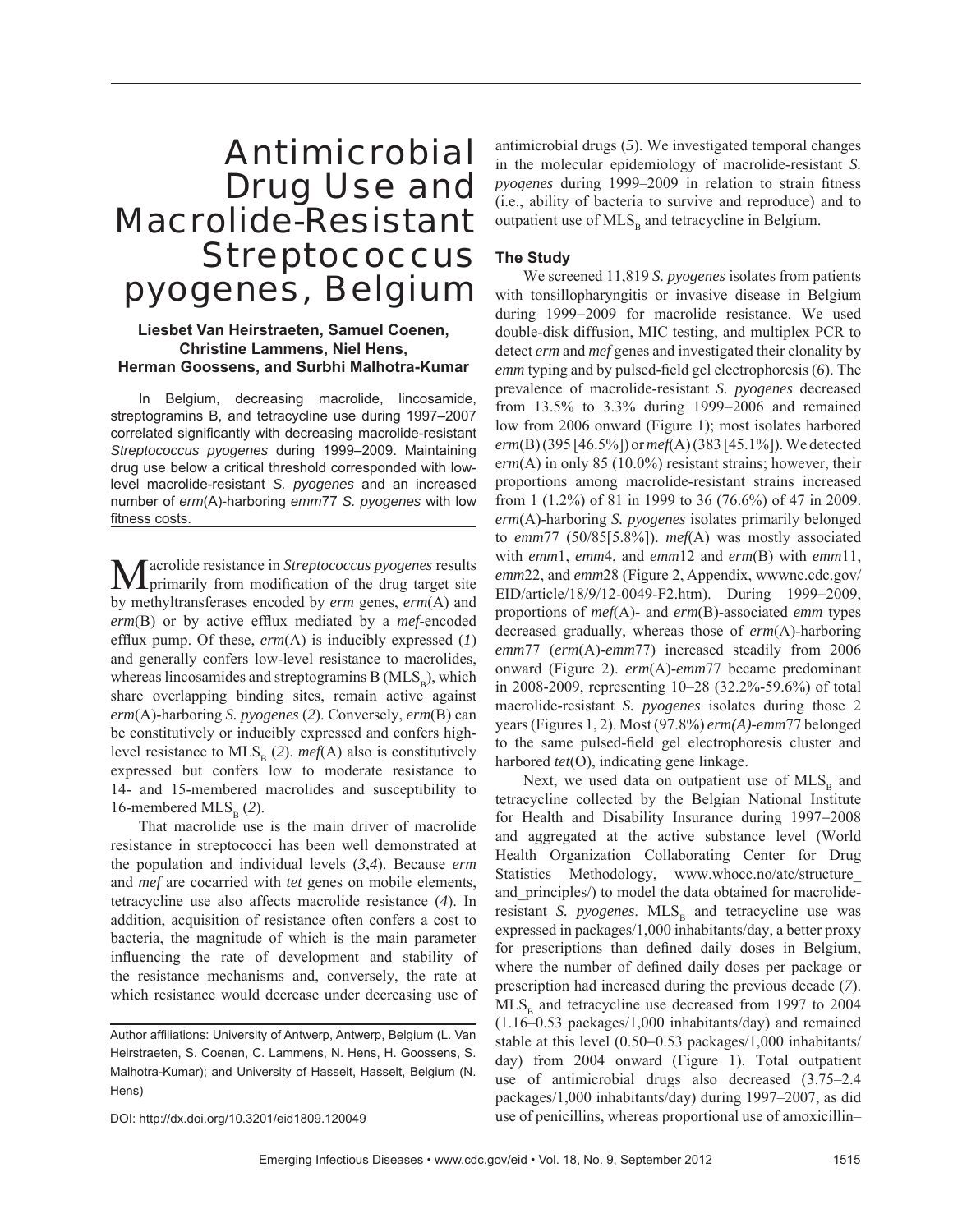## **DISPATCHES**



Figure 1. Prevalence of macrolide-resistant *Streptococcus pyogenes* and proportions of the *erm*(A)-*emm*77 geno-*emm*-type among macrolide-resistant strains during 1999–2009, and macrolides, lincosamides, streptogramins B, and tetracycline (MLST) use data expressed in packages/1,000 inhabitants/day (PID) during 1997–2007 in Belgium. Threshold indicates the critical level of macrolide, lincosamide, streptogramins B, and tetracycline use below which lowlevel macrolide-resistant *S. pyogenes* and selection of an inducible resistance mechanism with a lower fitness cost might be facilitated. Dotted line indicates start of the public health campaigns to reduce antimicrobial drug prescribing. The sharp increase in macrolide resistance in 2002 was linked to a local clonal outbreak of *mef(A) emm1* harboring *S. pyogenes*.

clavulanate acid increased transiently soon after public campaigns began in Belgium (*8*). Yearly proportions of macrolide-resistant strains among total isolates correlated with  $MLS_B$  and tetracycline use in generalized linear models with a negative binomial distribution and a loglink (GLM, PROC GENMOD, SAS Institute, Cary, NC, USA). Using an interval of 2 years, we observed a highly significant positive correlation between decreasing use of  $MLS<sub>p</sub>$  and tetracycline during 1997–2007 and decreasing levels of macrolide-resistant *S. pyogenes* during 1999− 2009 ( $p<0.0001$ ). The consistent decrease in MLS<sub>p</sub> and tetracycline use since 1997 was further accentuated by the start of public health campaigns in December 2000 that also were directed toward prescribers and successfully reduced antimicrobial drug prescribing in Belgium (Figure 1) (*8*). A similar trend was observed in Finland, where a nationwide increase in erythromycin use and resistant *S. pyogenes* led to issuance of national recommendations to reduce outpatient use of  $MLS_B$ ; erythromycin-resistant *S. pyogenes* declined after 2 years of reduced MLS<sub>p</sub> use (*9*). Nonetheless, for *S. pyogenes*, these correlations are not always clear, primarily because of frequent clonal fluctuations for this organism. For instance, despite a 21% decrease in macrolide use in Slovenia, resistance doubled among noninvasive *S. pyogenes* isolates (*10*).

Notwithstanding clonal changes, the fitness costs (i.e., an organism's decreased ability to survive and reproduce because of a genetic change, expressed as a decreased bacterial growth rate) associated with particular resistance mechanisms is another major factor governing the relation between use and resistance. Mathematical models have shown threshold levels of antimicrobial drug use below which the frequency of resistance would not increase if resistance imposes a fitness cost for the bacteria (*11*). We further hypothesized that the frequency

of certain macrolide-resistant geno-*emm*-types might differ if antimicrobial drug use remains below a certain threshold. In concordance with the models, we found a negative correlation between use of  $MLS<sub>B</sub>$  and tetracycline and proportions of *erm*(A)-*emm*77 among macrolideresistant *S. pyogenes* ( $p = 0.0002$ ), and we identified 0.62 packages/1,000 inhabitants/day as the critical threshold volume of  $MLS_B$  and tetracycline use below which proportions of *erm*(A)-*emm*77 among macrolide-resistant *S. pyogenes* would increase significantly (p<0.0001). Next, we compared the fitness of *erm*(A)-*emm*77 with that of 6 other major macrolide-resistant geno-*emm*types in Belgium during 1999–2009 (Figure 2). After growth-competition experiments (12), initial and final proportions of competing strains were determined by multiplex PCR to detect *erm*(B), *erm*(A), or *mef*(A) in 50 randomly selected colonies per plated mixture. Number of generations and relative fitness of competed pairwise strains were calculated as described (*13*). The inducible  $erm(A)$  in an *emm*77 background was more fit (67%) than most of the geno-*emm*-types that predominated during the previous years of higher  $MLS<sub>B</sub>$  and tetracycline use (Table). Only the *mef*(A)-*emm*1 and *erm*(B)-*emm*28 geno-*emm*-types were equally as fit as  $erm(A)$ - $emm77$ . Foucault et al. (*14*) showed that in the noninduced state, the inducible *vanB* gene had no effect on fitness of enterococci and might explain the low fitness cost of *erm*(A) carriage in *emm*77 strains. A predominance of *erm*(A)-harboring strains during 1993–2002, with 30% in an *emm77* background, was also reported in Norway, a country with a low prevalence of resistance (2.7%) and antimicrobial drug use (*15*). Of note here is the combination of *erm*(A) and *emm*77 as geno-*emm*-type because the fitness benefit (i.e., lack of fitness cost) was not as remarkable for other *erm*(A)-harboring *emm* types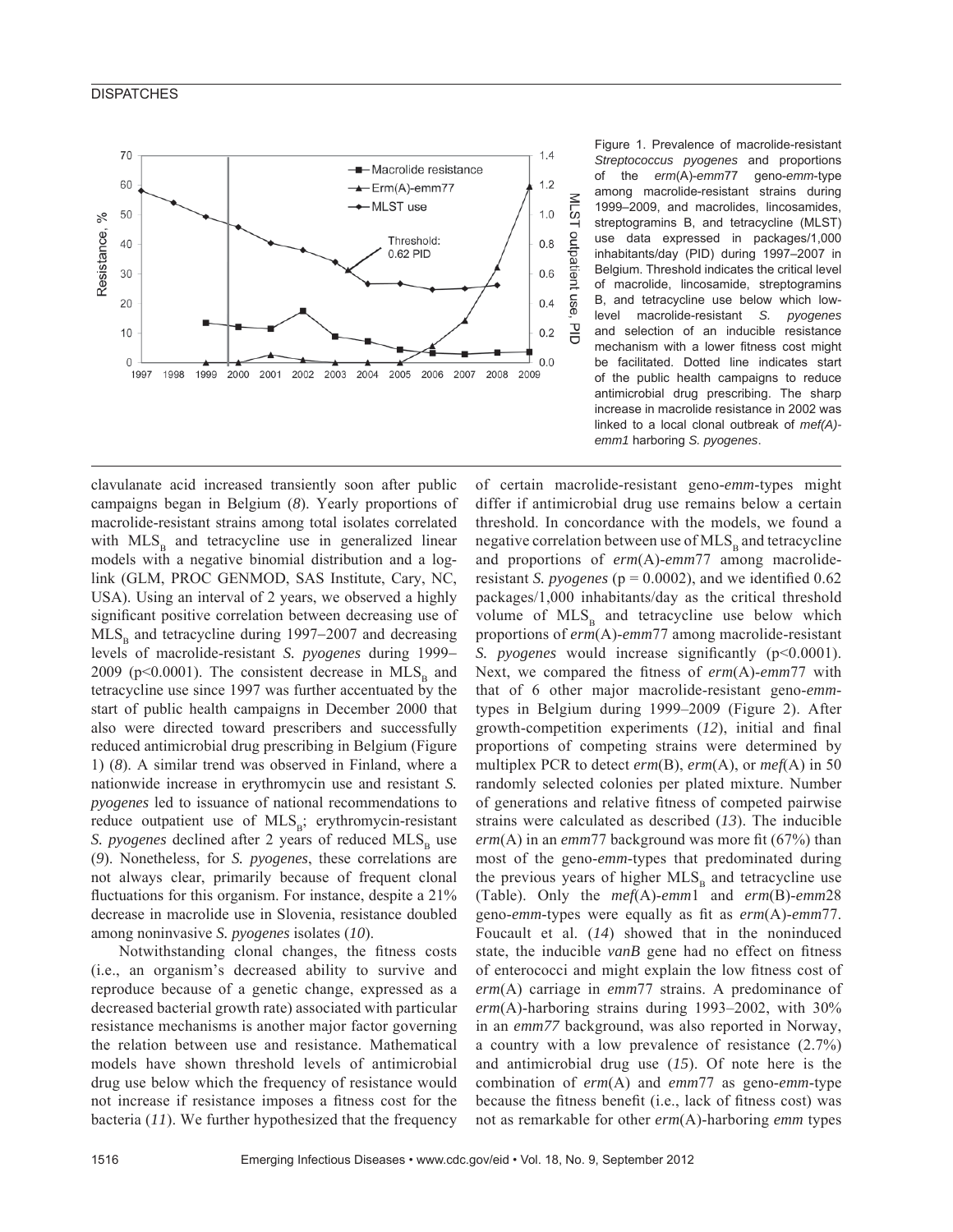Table. Characteristics of macrolide-resistant *Streptococcus pyogenes* used in competition experiments and relative fitness\* of the *erm*(A)-*emm*77 geno-*emm*-type against competitor strains, Belgium, 1999–2009

|                                           | Macrolide MIC, mg/L                                                 |             | Relative fitness (SD) <sup>+</sup> |            |                        |
|-------------------------------------------|---------------------------------------------------------------------|-------------|------------------------------------|------------|------------------------|
| Geno-emm-type                             | Erythromycin                                                        | Clindamycin | $erm(A)$ -emm77                    | Competitor | p value, <i>t</i> test |
| $erm(A)-emm77$                            |                                                                     | 0.125       | ND                                 | ND         | ND                     |
| $erm(B)-emm28$                            | >512                                                                | >512        | 1.03(0.09)                         | 0.98(0.09) | 0.662                  |
| $erm(B)-emm22$                            | >512                                                                | >512        | 1.27(0.15)                         | 0.79(0.09) | 0.080                  |
| $erm(B)-emm11$                            | >512                                                                | 256         | 2.12(0.28)                         | 0.48(0.06) | 0.013                  |
| $mef(A)-emm12$                            |                                                                     | 0.125       | 1.29(0.18)                         | 0.78(0.11) | 0.105                  |
| $mef(A)-emm4$                             |                                                                     | < 0.03      | 1.55(0.15)                         | 0.65(0.06) | 0.047                  |
| $mef(A)-emm1$                             | 16                                                                  | 0.5         | 1.01(0.05)                         | 1.00(0.06) | 0.934                  |
|                                           | *The ability of the bacteria to survive and reproduce. ND, no data. |             |                                    |            |                        |
| <b>TAverage of duplicate experiments.</b> |                                                                     |             |                                    |            |                        |

(data not shown). The mechanisms underlying the higher fitness benefit conferred by an *emm*77 versus another *emm* background for the *erm*(A) genetic element remain to be investigated and might be related to differences in basal gene expression or compensatory changes in the *emm*77 genome or might result from differences in the genetic element harboring *erm*(A) in *emm*77.

#### **Conclusions**

Using macrolide-resistant *S. pyogenes* as a marker for use of  $MLS<sub>B</sub>$  and tetracycline, we showed a decrease in use of these antimicrobial drugs, accentuated by successful public health campaigns, reflected a steady decline of macrolide-resistant *S. pyogenes* in Belgium. Furthermore, successfully maintaining use below a critical threshold resulted in maintenance of low-level macrolideresistant *S. pyogenes* and emergence of the inducibly expressed and low-level resistant *erm*(A)-*emm*77 geno*emm*-type. Maintaining antimicrobial drug use below a critical threshold might facilitate stabilization of low-level antimicrobial drug resistance and of milder resistance mechanisms with lower fitness costs.

## **Acknowledgments**

We thank the following centers for their participation in this study: Algemeen Medisch Laboratorium BVBA, Laboratoire de Biologie Clinique et Hormonale SPRL, Centraal Laboratorium, Medisch Centrum Huisarten, Centre Hospitalier de L'Ardenne Laboratoire de Biologie Clinique et de Ria, and Laboratoire Marchand.

Part of this work was presented at the 20th European Congress of Clinical Microbiology and Infectious Diseases, April 10–13, 2010, in Vienna, Austria, and at the 50th International Conference on Antimicrobial Agents and Chemotherapy, September 12–15, 2010, in Boston, Massachusetts, USA.

This study was partly funded by the Belgian Antibiotic Policy Coordination Committee.

Ms Van Heirstraeten holds a master's degree in biomedical sciences and is a final-year PhD student at the University of Antwerp. Her research interests include studying the epidemiology and molecular mechanisms of resistance in oral streptococci and developing molecular diagnostic tools for respiratory tract infections.

#### **References**

- 1. Malhotra-Kumar S, Mazzariol A, Van Heirstraeten L, Lammens C, de Rijk P, Cornaglia G, et al. Unusual resistance patterns in macrolide-resistant *Streptococcus pyogenes* harbouring *erm*(A). J Antimicrob Chemother. 2009;63:42–6.doi:10.1093/jac/dkn432
- 2. Leclercq R. Mechanisms of resistance to macrolides and lincosamides: nature of the resistance elements and their clinical implications. Clin Infect Dis. 2002;34:482–92.doi:10.1086/324626
- 3. Goossens H, Ferech M, Vander Stichele R, Elseviers M. Outpatient antibiotic use in Europe and association with resistance: a crossnational database study. Lancet. 2005;365:579–87.
- 4. Malhotra-Kumar S, Lammens C, Coenen S, Van Herck K, Goossens H. Effect of azithromycin and clarithromycin therapy on pharyngeal carriage of macrolide-resistant streptococci in healthy volunteers: a randomised, double-blind, placebo-controlled study. Lancet. 2007;369:482–90.doi:10.1016/S0140-6736(07)60235-9
- 5. Andersson DI, Hughes D. Antibiotic resistance and its cost: is it possible to reverse resistance? Nat Rev Microbiol. 2010;8:260–71.
- 6. Malhotra-Kumar S, Lammens C, Chapelle S, Wijdooghe M, Piessens J, Van Herck K, et al. Macrolide- and telithromycinresistant *Streptococcus pyogenes*, Belgium, 1999–2003. Emerg Infect Dis. 2005;11:939–42.doi:10.3201/eid1106.041247
- 7. Adriaenssens N, Coenen S, Versporten A, Muller A, Minalu G, Faes C, et al. European surveillance of antimicrobial consumption (ESAC): outpatient antibiotic use in Europe (1997–2009). J Antimicrob Chemother. 2011;66(Suppl 6):vi3–12.doi:10.1093/jac/ dkr453
- 8. Goossens H, Coenen S, Costers M, De Corte S, De Sutter A, Gordts B, et al. Achievements of the Belgian Antibiotic Policy Coordination Committee (BAPCOC). Euro Surveill. 2008;13:pii: 19036.
- 9. Seppälä H, Klaukka T, Vuopio-Varkila J, Muotiala A, Helenius H, Lager K, et al. The effect of changes in the consumption of macrolide antibiotics on erythromycin resistance in group A streptococci in Finland. Finnish Study Group for Antimicrobial Resistance. N Engl J Med. 1997;337:441–6.doi:10.1056/NEJM199708143370701
- 10. Cizman M, Beovic B, Seme K, Paragi M, Strumbelj I, Muller-Premru M, et al. Macrolide resistance rates in respiratory pathogens in Slovenia following reduced macrolide use. Int J Antimicrob Agents. 2006;28:537–42.doi:10.1016/j.ijantimicag.2006.07.023
- 11. Levin BR, Lipsitch M, Perrot V, Schrag S, Antia R, Simonsen L, et al. The population genetics of antibiotic resistance. Clin Infect Dis. 1997;24(Suppl 1):S9–16.doi:10.1093/clinids/24.Supplement\_1.S9
- 12. Rozen DE, McGee L, Levin BR, Klugman KP. Fitness costs of fluoroquinolone resistance in *Streptococcus pneumonia*. Antimicrob Agents Chemother. 2007;51:412–6.doi:10.1128/AAC.01161-06